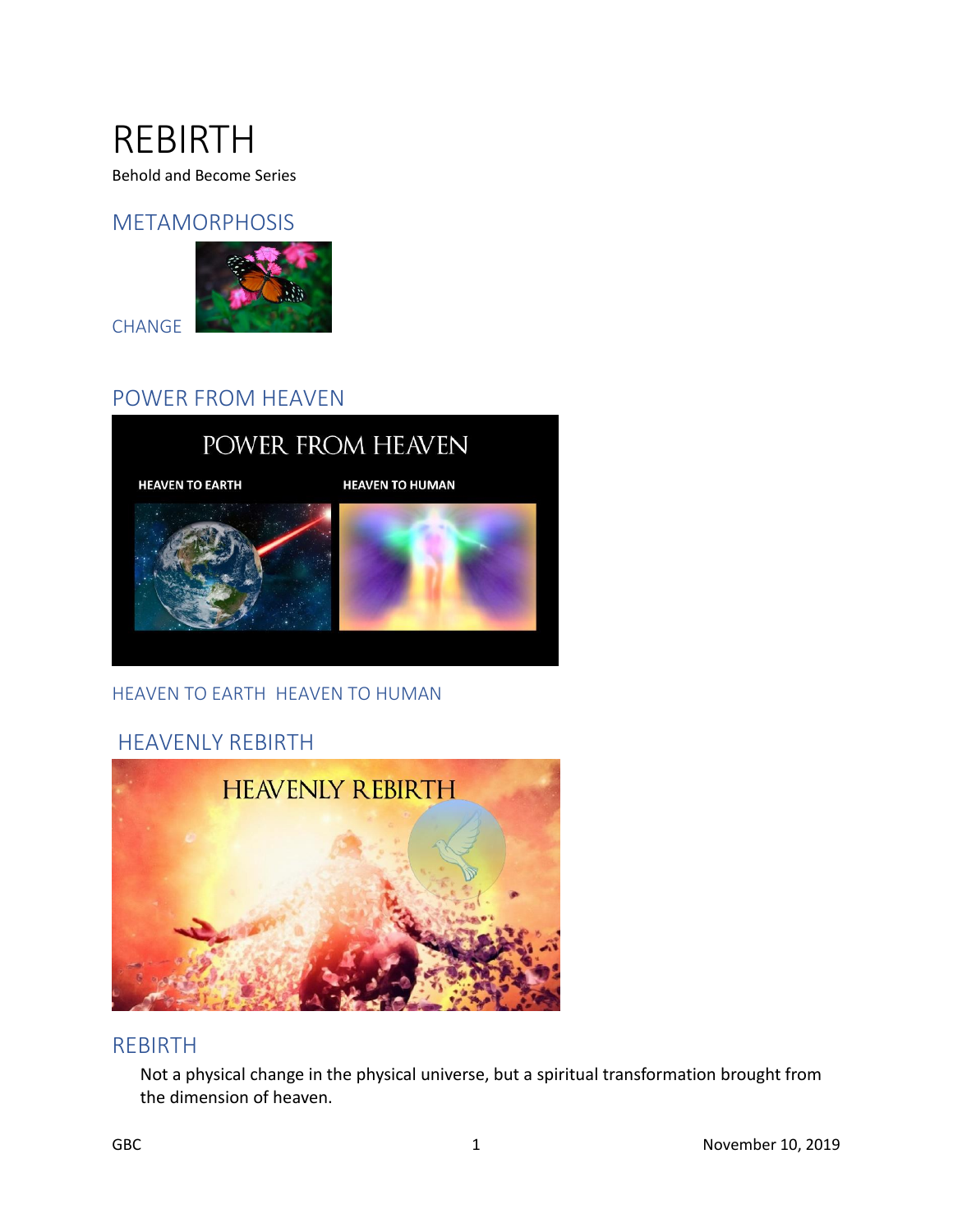### Rabbi

There was a man named Nicodemus, a Jewish religious leader who was a Pharisee. After dark one evening, he came to speak with Jesus. "Rabbi," he said, "we all know that God has sent you to teach us. Your miraculous signs are evidence that God is with you." John 3:1-2 (NLT2)

# REBIRTH NECESSARY

#### ACCESS

Jesus replied, "I tell you the truth, unless you are born again, you cannot see the Kingdom of God." John 3:3

#### RIDICULOUS

"What do you mean?" exclaimed Nicodemus. "How can an old man go back into his mother's womb and be born again?" John 3:4 (NLT2)

# THE HOLY SPIRIT GIVES BIRTH

Jesus replied, "I assure you, no one can enter the Kingdom of God without being born of water and the Spirit. Humans can reproduce only human life, but the Holy Spirit gives birth to spiritual life. So don't be surprised when I say, 'You must be born again.' The wind blows wherever it wants. Just as you can hear the wind but can't tell where it comes from or where it is going, so you can't explain how people are born of the Spirit." John 3:5-8 (NLT2)

# PERSONAL LIABILITY

"How are these things possible?" Nicodemus asked. John 3:9 (NLT2)

# HOW CAN YOU BELIEVE?

Jesus replied, "You are a respected Jewish teacher, and yet you don't understand these things? I assure you, we tell you what we know and have seen, and yet you won't believe our testimony. But if you don't believe me when I tell you about earthly things, how can you possibly believe if I tell you about heavenly things? No one has ever gone to heaven and returned. But the Son of Man has come down from heaven. John 3:10-13 (NLT2)